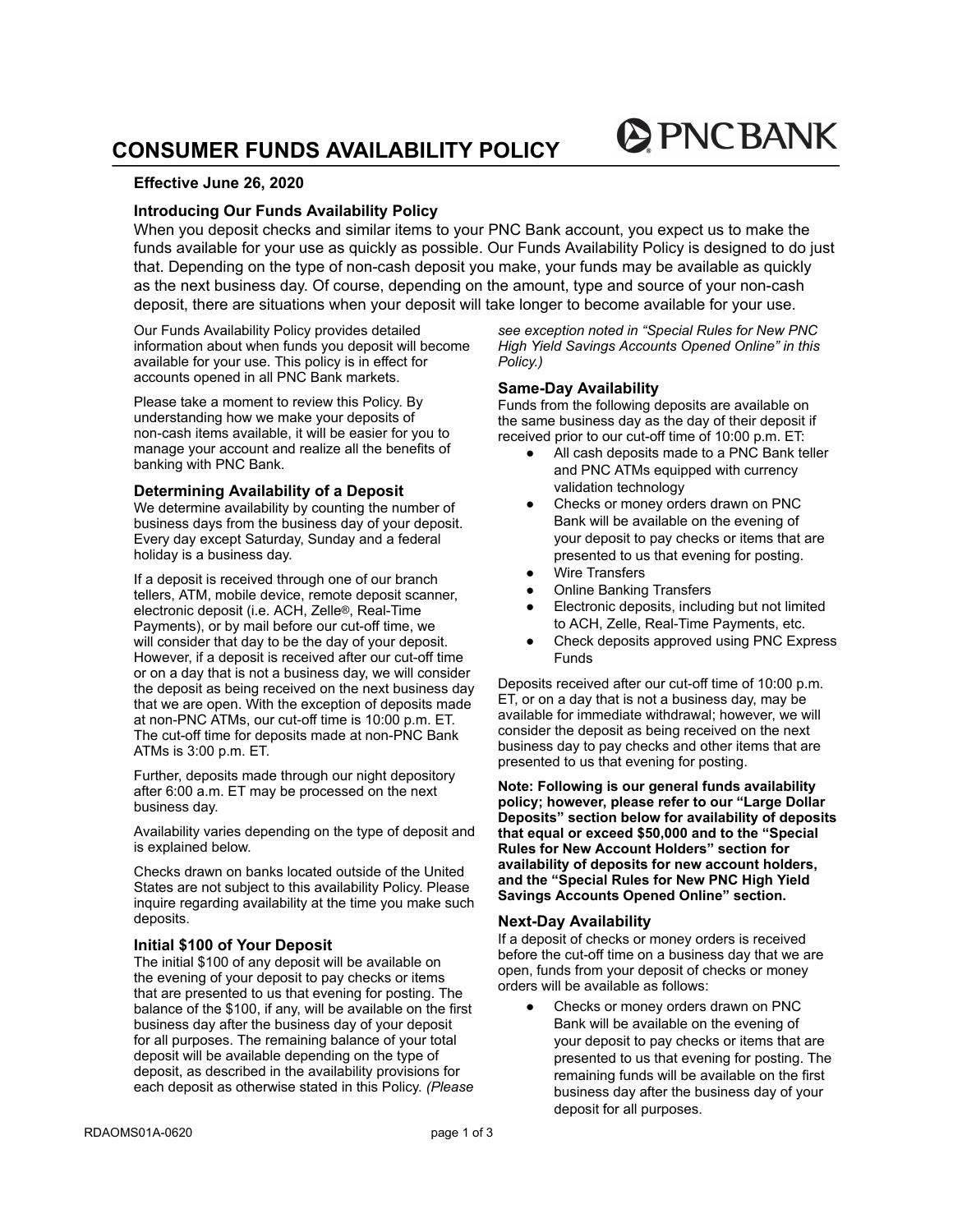All other deposits of checks or money orders will be available on the first business day after the business day of your deposit for all purposes.

## **Large Dollar Deposits**

If your total deposits of checks, excluding the items listed in the "Items Excluded from Large Dollar Deposit Calculation" section later in this Policy, on any one business day, prior to our cut-off time, equal or exceed \$50,000, then the initial \$100 of any deposit will be available on the evening of your deposit to pay checks or items that are presented to us that evening for posting, an additional \$125 will be available the first business day after the business day of your deposit for all purposes, and any remaining funds will be available the second business day after the business day of deposit for all purposes.

## **As an example, if your total deposit equals or exceeds \$50,000:**

*2-Day Availability (Eligible deposits of checks or money orders)*



## **Items Excluded from Large Dollar Deposit Calculation:**

- a. Cash;
- b. Wire transfers;
- c. Electronic deposits;
- d. Check deposits approved using PNC Express Funds;
- e. The initial \$100 of any deposit;
- f. Checks and money orders drawn on PNC Bank;
- g. U. S. Treasury checks payable to you;
- h. Federal Reserve Bank checks, Federal Home Loan Bank checks and U.S. Postal Service money orders payable to you;
- i. State and local government checks that are payable to you, if you use a special deposit ticket available upon request at a PNC Bank branch office;
- j. Non-PNC Bank cashier's, certified and teller's checks that are payable to you, if you use a special deposit ticket available upon request at a PNC Bank branch office.

You are required to separate checks requiring special deposit tickets from other checks you are depositing. If you do not use a special deposit ticket for checks as noted above, or if you use a special deposit ticket

inappropriately, your check deposit will be treated like any other check.

# **Special Rules for New PNC High Yield Savings Accounts Opened Online**

When you open a new High Yield Savings account through PNC Online Banking, we will place an initial hold on the account for a period that will not exceed 5 business days, beginning with the business day on which your online application is completed (or next business day if application completed on a nonbusiness day). Deposits made during this period will not be available during this period for any purpose. When the initial hold is removed from your account. funds from your deposits, including deposits made during the initial hold period, will be available according to the other provisions of this Policy.

## **Special Rules for New Account Holders**

For purposes of this Funds Availability Policy, a "new account holder" is defined as a customer who does not have a PNC Bank checking account that has been open for more than 30 calendar days. If you are a new account holder, the following rules will apply when a deposit is made during the first 30 calendar days your account is open. All deposits not discussed in this section will be available as described elsewhere in this Policy.

- A. Funds from travelers checks deposited with a special deposit ticket, funds from deposits outlined as items "f" through "j" in the "Items Excluded from Large Dollar Deposit Calculation" section above, and \$125 from deposited checks or items will be available on the first business day after the business day of your deposit for all purposes.
- B. Funds from checks will be available on the second business day after the business day of your deposit for all purposes.

After the new account period has ended, funds from your deposits will be available according to our general policy.

# **Longer Delays May Apply**

Funds you deposit by check may be delayed for a longer period under the following circumstances:

- We believe a check you deposited will not be paid.
- You deposit checks totaling \$50,000 or more on any one business day.
- You redeposit a check that has been returned unpaid.
- You have overdrawn your account repeatedly in the last six months.
- There is an emergency such as a failure of communications or computer equipment.

We will notify you of the delay in your ability to withdraw funds for any of the reasons listed, and we will tell you when the funds will be available. In this case, funds from the deposit of checks will usually be available no later than the fifth business day after the business day of your deposit for all purposes.